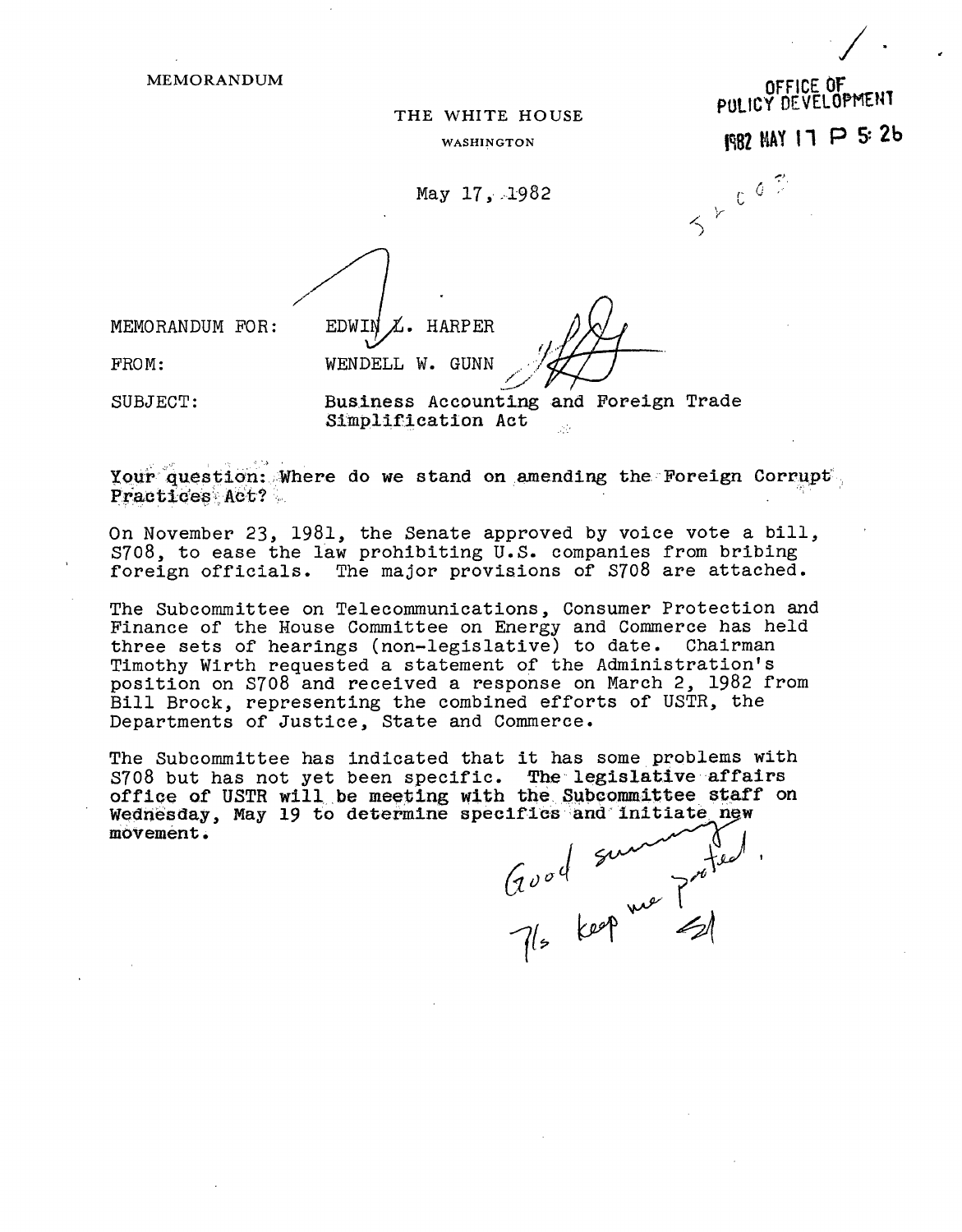Business Accounting and Foreign Trade Simpliication Act S 708

Major Provisions:

- o Strike requirements that a company keep detailed books and records, which the SEC uses to track payment of bribes. Instead, companies can devise a "system of internal accounting controls." This is designed to relieve companies from expensive and time-consuming record-keeping to satisfy the SEC.
- o Limit criminal liability for keeping false records to those who "knowingly" do so. Before, the law prohibited even inadvertent accounting errors.
- o Establish a separate standard for civil liability; companies would not be liable if they tried "in good faith" to keep true records.
- o Exempt from,penalties those who made good faith efforts, within their firms, to end illegal payment practices. Sponsors reasoned that those without full control of a company cannot be held liable for its action.
- o Prohibit any attempt to "direct or authorize, expressly or by course of conduct" a bribe. The "course of conduct" language refers to winks, shrugs and other non-verbal approval of a bribe offer. Under current law, persons or companies are liable who had "reason to believe" that bribes are being paid.
- o Exempt from the law a range of gifts or payments to a foreign orficial that the bill views as not corrupting. Gifts, payments, offers or promises of anything of value are legal if they are lawful in the official's country, constitute a courtesy, are a necessary marketing expense (such as travel or lodging for the officials) or are needed to satisfy an existing contract. Current law has been criticized as too vague on what is unlawful.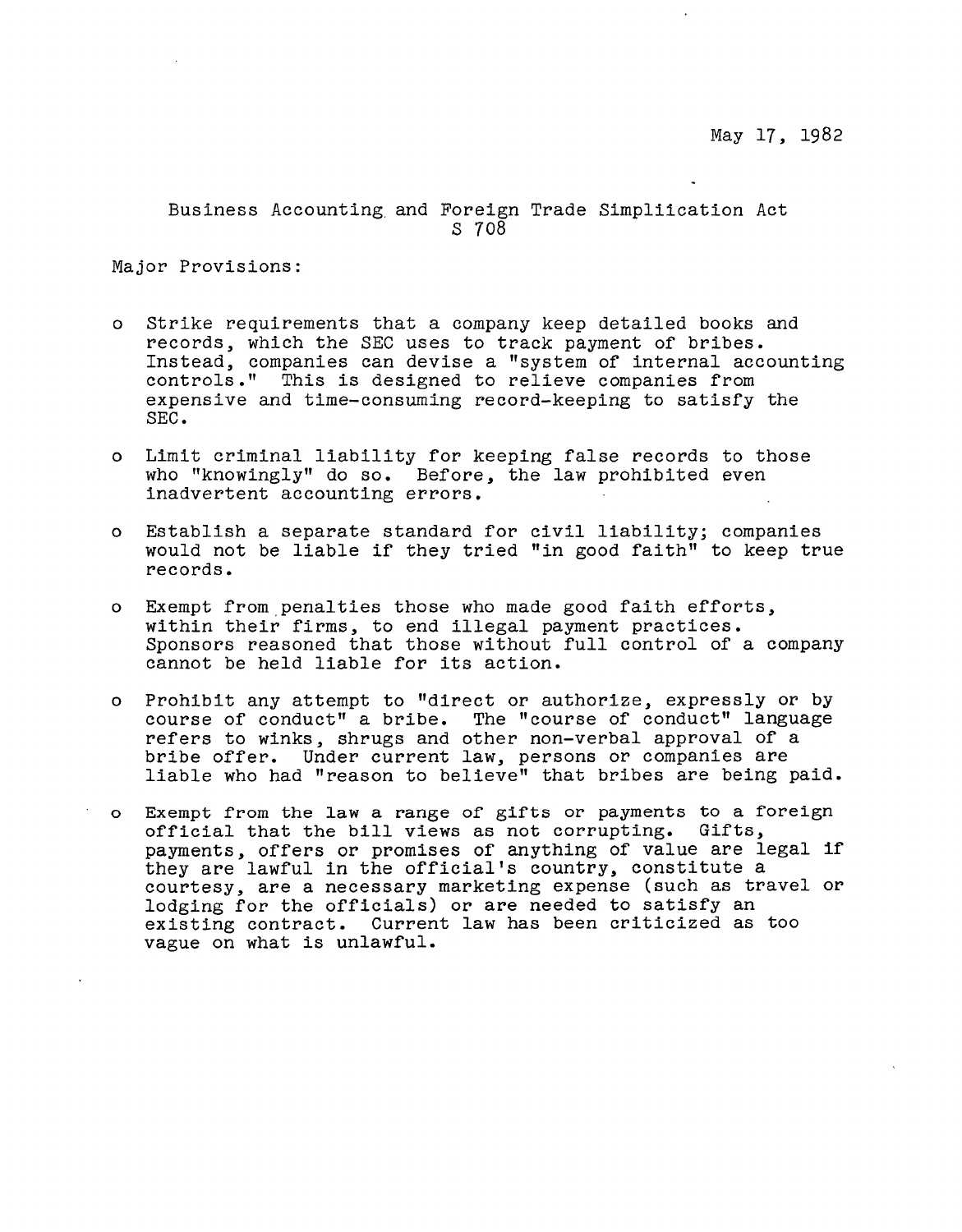- o Allow "any facilitating or expediting payment" to an official that speeds a "routine" government action.
- o Keep the present penalties for violating the law: a fine of up to \$1 million for a corporation, and a fine of up *tm \$10,000*  and/or five years in prison for officers, directors, employees or stockholders of the firm.
- o Move all enforcement authority to the Justice Department, which now shares jurisdiction with the SEC, a set-up widely viewed as inefficient. The SEC will continue to police a company's books related to overseas payments.
- o Order the attorney general to determine, six months after the bill's enactment, if further 'clarification of the law is needed. He then may issue guidelines to clear up ambiguities.
- o Require the president to report to Congress, a year after the bill's enactment, on how it is operating.
- o Urge the president to negotiate bilateral and multilateral agreements with other nations to establish standards of conduct for international business.